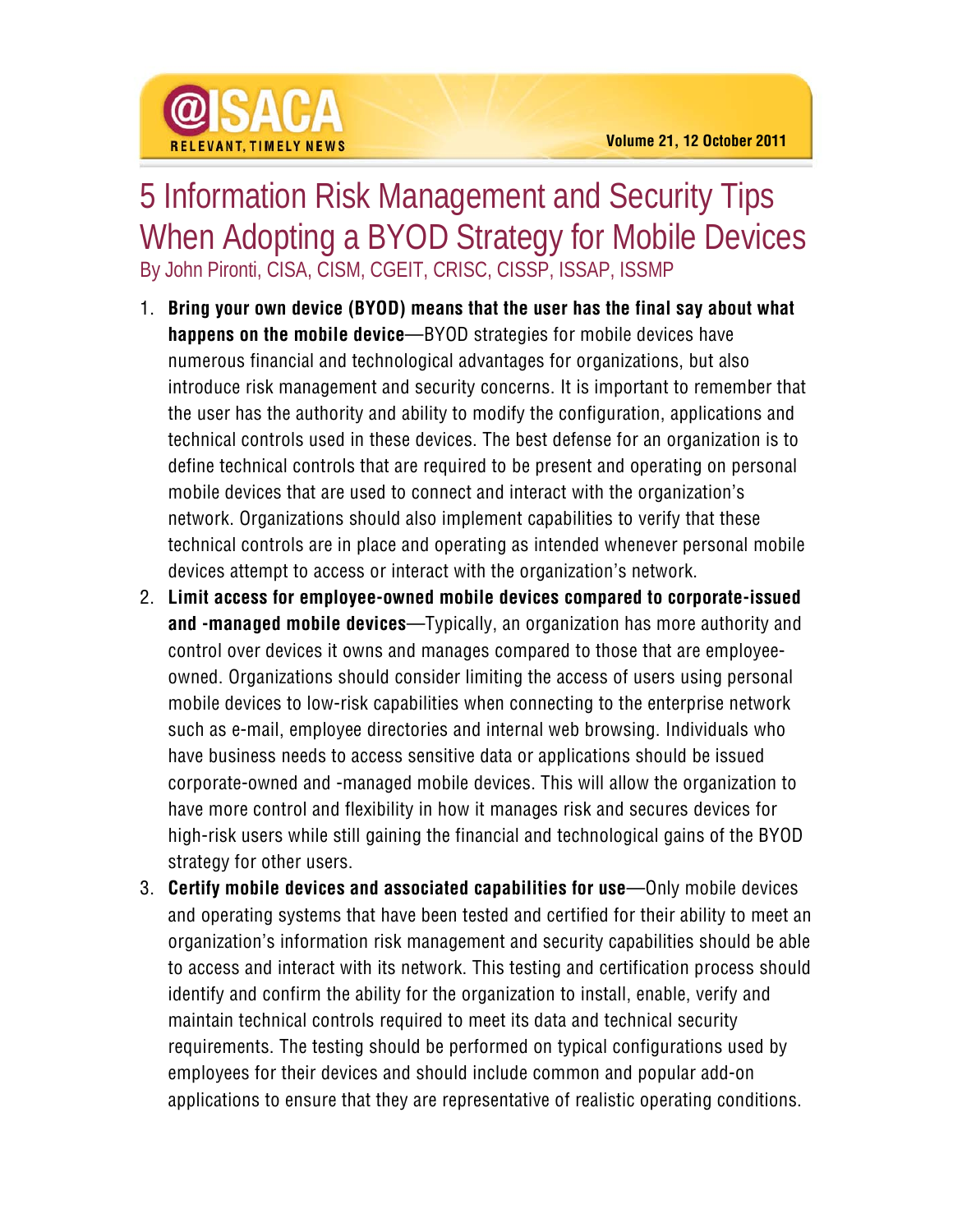A list of certified, acceptable devices, operating systems and applications should be communicated to the organization's user population proactively and be easily accessible for future reference.

A second list should be developed and distributed that identifies popular mobile devices, operating systems and applications that have been evaluated, but are not certified to be connected to or interact with the organization's network. This list should also provide a clear explanation of the reasoning for not certifying these items as well as information about when reevaluations are projected to occur. This will ensure that individuals included in a BYOD environment are aware of both certified and prohibited devices, operating systems and applications prior to any purchase or request to connect and interact with the organization's network.

- 4. **Update policies and standards to incorporate BYOD mobility requirements** Information risk management and security policies and standards provide users with guidance and insights on how an organization expects them to operate and behave when connecting and interacting with its network. When adopting a BYOD strategy for mobile solutions, it is important to update these policies, standards and supporting documentation to incorporate control objectives and requirements that are unique to personally owned mobile devices and capabilities. These updates can include an organization's right to examine and audit devices, install and maintain technical security controls, limit or adjust functionality, and adjust access and use capabilities based on current threats and risk—regardless of whether the solution is currently connected to the enterprise network.
- 5. **Educate users about the organization's technical security control capabilities and impacts on their personal mobile solutions**—Many users are concerned about the level of access and restrictions that an organization's technical security controls can enable on their personal devices. In a BYOD-enabled environment, it is important that a user understands the capabilities and limitations of these technical controls to ensure their continued use and acceptance.

The most common user concerns about technical controls implemented by an organization on personal mobile devices is the ability for the organization to access, modify, monitor, restrict or delete data and communications (including personal data and communications) on devices without the user's permission or prior notification. User education is the key to overcoming these concerns. Ensuring that a user understands the capabilities, use cases, and inherent personal and business benefits that these technical security controls provide will often make users feel more comfortable about the existence of the controls and encourage their continued use. It is also important to communicate information about the governance